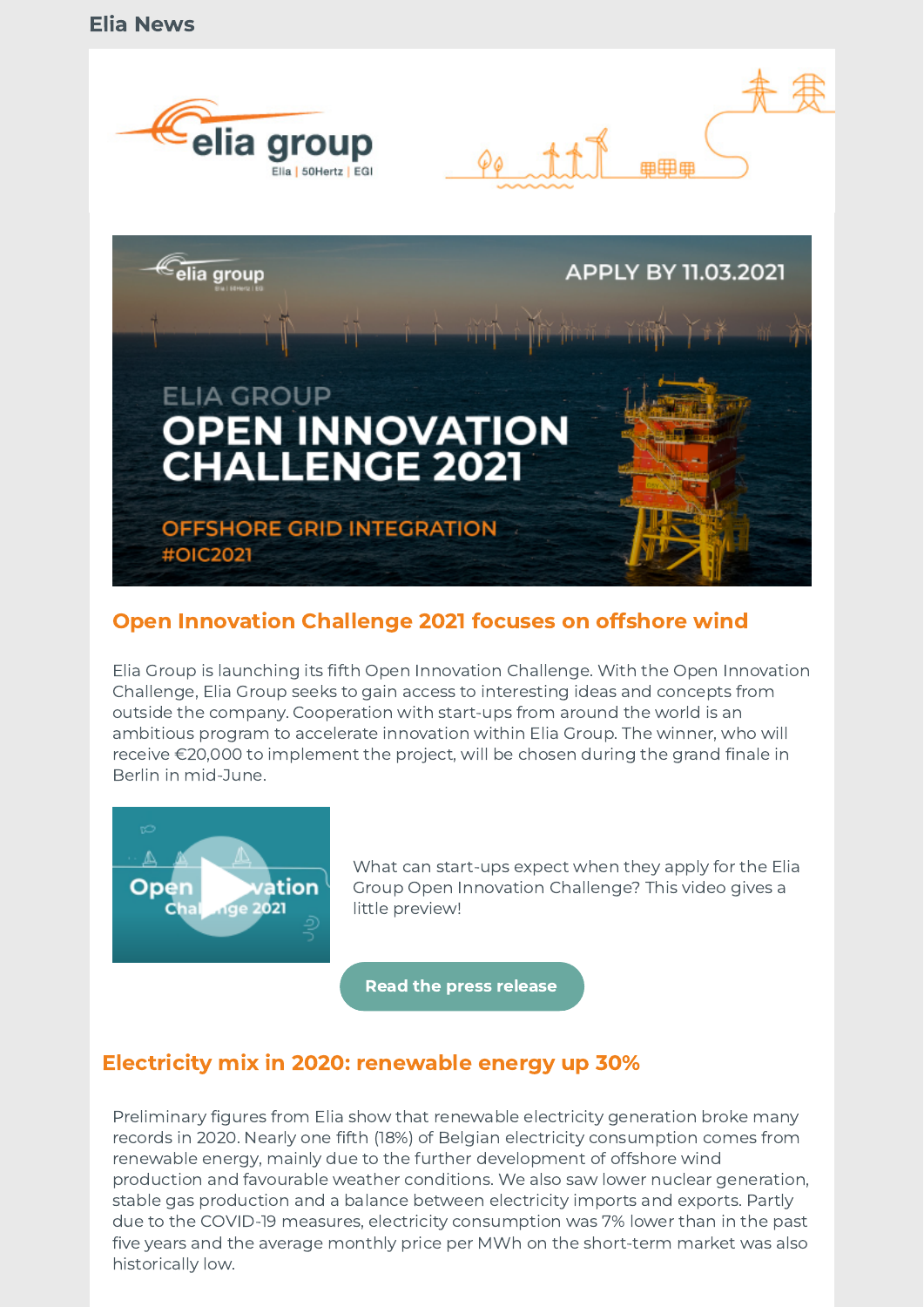#### Horta-Avelgem project completed

The high-voltage line between Zomergem and Avelgem is fully operational again. In the past two years, the conductors were replaced by a new type that can transmit more current. This has doubled transmission capacity to 6 gigawatts. This will enable Elia to exchange more electricity with France in the future and distribute energy from offshore wind farms further inland. On the line 97 pylons and foundations have been reinforced to support the new conductors.



#### [More information](https://www.elia.be/en/infrastructure-and-projects/infrastructure-projects/horta-avelgem)



### Combined Grid Solution fully operational

The Combined Grid Solution (CGS) hybrid interconnector in the Baltic Sea has been fully operational since 15 December. This means that there is now 400 MW of extra capacity available for the exchange of electricity between Denmark and Germany. The interconnector also brings electricity from the offshore wind farms on land. The hybrid system makes it possible to always choose the cheapest electricity (offshore wind or import). The two German wind farms, Baltic 1 and Baltic 2, are already connected to CGS. The commissioning of Denmark's Kriegers Flak wind farm is planned for this year.



### Successful black start exercise with wind energy

The German and Danish system operators, 50Hertz and Energinet, conducted a black start operation together with a coal-fired power station in Rostock. For the first time, a land and sea cable connection between two countries and offshore wind energy was used under real conditions to restart a power plant. The Combined Grid Solution project (CGS), the new hybrid interconnector between Germany and Denmark, was used as a tool to help start up the power plant turbines.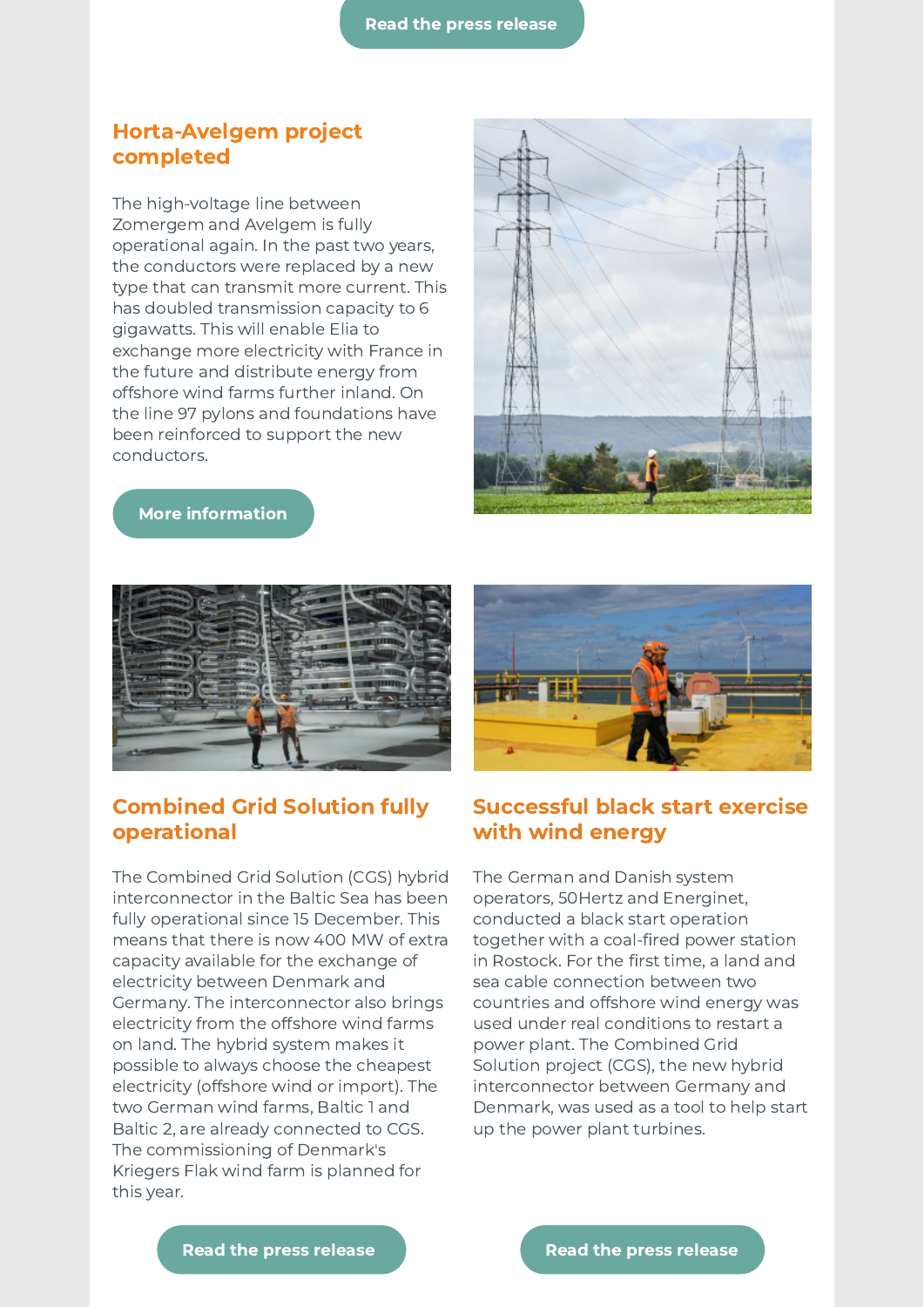

### European system operators launch initiative to reduce CO2 emissions

Transmission system operators (TSOs) can make an enormous contribution towards reducing greenhouse gas emissions. They do this by reducing their own carbon footprint, but especially by integrating renewable energy into the system as much as possible. The key role of TSOs is not currently sufficiently well known, so 10 European TSOs are going to draft a paper. This joint initiative is supported by Amprion (Germany), APG (Austria), Elia Group (Belgium and Germany), Red Eléctrica (Spain), RTE (France), Swissgrid (Switzerland), Tennet (Netherlands and Germany) and Terna (Italy).

[Read the press release](https://www.eliagroup.eu/en/news/press-releases/2020/12/20201218-10-leading-transmission-system-operators-launch-joint-initiative-to-reduce-ghg-emissions)

# Eurogrid retains its excellent rating

Eurogrid, the parent company of Elia's German division 50Hertz has again received a good financial rating from Standard & Poors. The sustainability rating of Vigeo Eiris is also excellent. This gives Eurogrid GmbH a good position in terms of creditworthiness and sustainability. These ratings confirm the expectation that the planned investments, both offshore and onshore, will continue, despite a difficult market environment as a result of the corona pandemic.

#### [Read the press release](https://www.50hertz.com/en/News/FullarticleNewsof50Hertz/id/7299/good-position-in-credit-and-sustainability-ratings)



# Elia scores high on safety

Despite the difficult working conditions in these times of coronavirus, the annual safety figures are excellent. And to top it off, Elia achieved level 3 in the Safety Culture Ladder (SCL) audit. This certificate gives an indication of the safety culture within a company. The audit focuses on safety behaviour and attitude, rather than on written